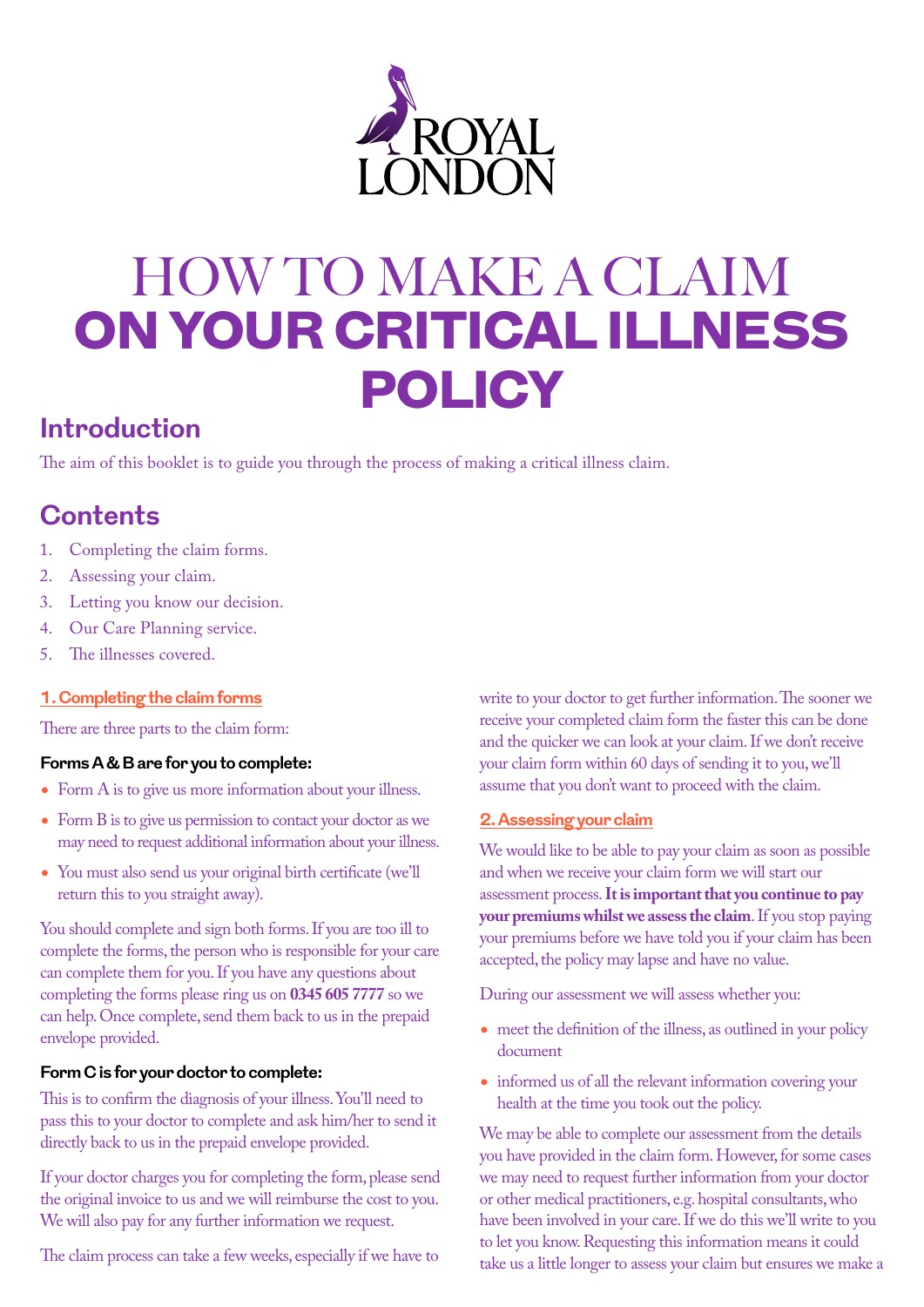fair decision. Any charges for requesting this information will be paid for by us.

# **Child Claim**

If your claim is for a child, we will also need to check if they are eligible. The eligibility requirements for a child claim are detailed in the policy document.

# **3. Letting you know our decision**

As soon as we have completed our assessment we'll write to you to let you know our decision. Our decision will either be to:

- pay your claim in full
- pay part of your claim
- decline your claim.

# **Paying your claim**

If we agree to pay your claim in full we will send you a cheque within 5-7 days of letting you know our decision. This benefit is free of UK income tax and capital gains tax (tax laws may change and the information in this document is based on our understanding of the current position).

Once we have paid your claim, your policy will end and will not provide any further cover. If you pay your premiums by direct debit you should notify your bank or building society to stop these payments being made.

As an extra benefit you'll have access to our Care Planning Service – see section 4 for more details.

# **If we pay part of your claim**

The medical and personal information you gave us when you applied for your policy forms the basis of your cover. During our assessment we may find that the information you gave us was incorrect or incomplete. For example you may not have told us about an existing illness, which would have increased the premiums payable to us. In these cases we will usually recalculate the reduced amount of benefit the premiums you have paid would have bought, if they had been paid at the correct level.

We will then send you a cheque within 5-7 days of letting you know our decision. This benefit is free of UK income tax and capital gains tax (tax laws may change and the information in this document is based on our understanding of the current position).

Once we have paid your claim your policy will end and will not provide any further cover. If you pay your premiums by direct debit you should notify your bank or building society to stop these payments being made.

As an extra benefit you'll have access to our Care Planning Service – see section 4 for more details.

## **If we decline your claim**

We may decline your claim for the following reasons:

- The illness you have been diagnosed with is not covered by your policy.
- The illness you have been diagnosed with does not meet the definition stated in your policy document.
- Your claim is excluded from the policy (please check your policy document to see if any illnesses have been excluded from your cover).
- You gave us incorrect or incomplete information when you applied for the policy which, had we known, would have resulted in us declining your application for cover.

Our letter to you will let you know the exact reason why we have declined your claim. In most cases your cover can continue as before (providing you continue to pay the premiums). If we find out information that would have materially affected our decision to offer your policy on those terms, then we may end your policy and return to you any premiums you have paid.

# **Appealing our decision**

If we decline your claim we'll let you know why we've made that decision. If you feel that our decision, or the information we have based it on is incorrect, you can appeal.

To make an appeal please let us know your reason for this. When we receive your appeal a claims assessor will review your claim. If further evidence is required this will be obtained before any new decision is made.

If we still decide to decline your claim after appeal, and you remain unhappy with this decision, you can write to the Financial Ombudsman Service (FOS) at:

Exchange Tower London E14 9SR.

Telephone 0800 023 4567.

The FOS is totally independent and free to you. The use of the FOS does not prevent you taking legal action if you decide to.

#### **4. Our Care Planning Service**

Critical Illness cover may include an additional benefit, at no extra cost to you, called Care Planning Service. This service provides you with access to a 24-hour helpline which can address any medical concern you may have about you or any member of your family. You can ring at any time and speak to a qualified nurse. In addition, if you make a valid claim, you will be offered the services of your own personal nurse adviser, who will be able to give you information about your condition, as well as emotional support. Your personal nurse adviser may (where appropriate) be able to arrange a home visit from a nurse specialising in your condition or, alternatively, a course of therapy or programme of counselling. The service of the personal nurse adviser is tailored to meet your needs. The Care Planning Service is provided under contract by a third party carefully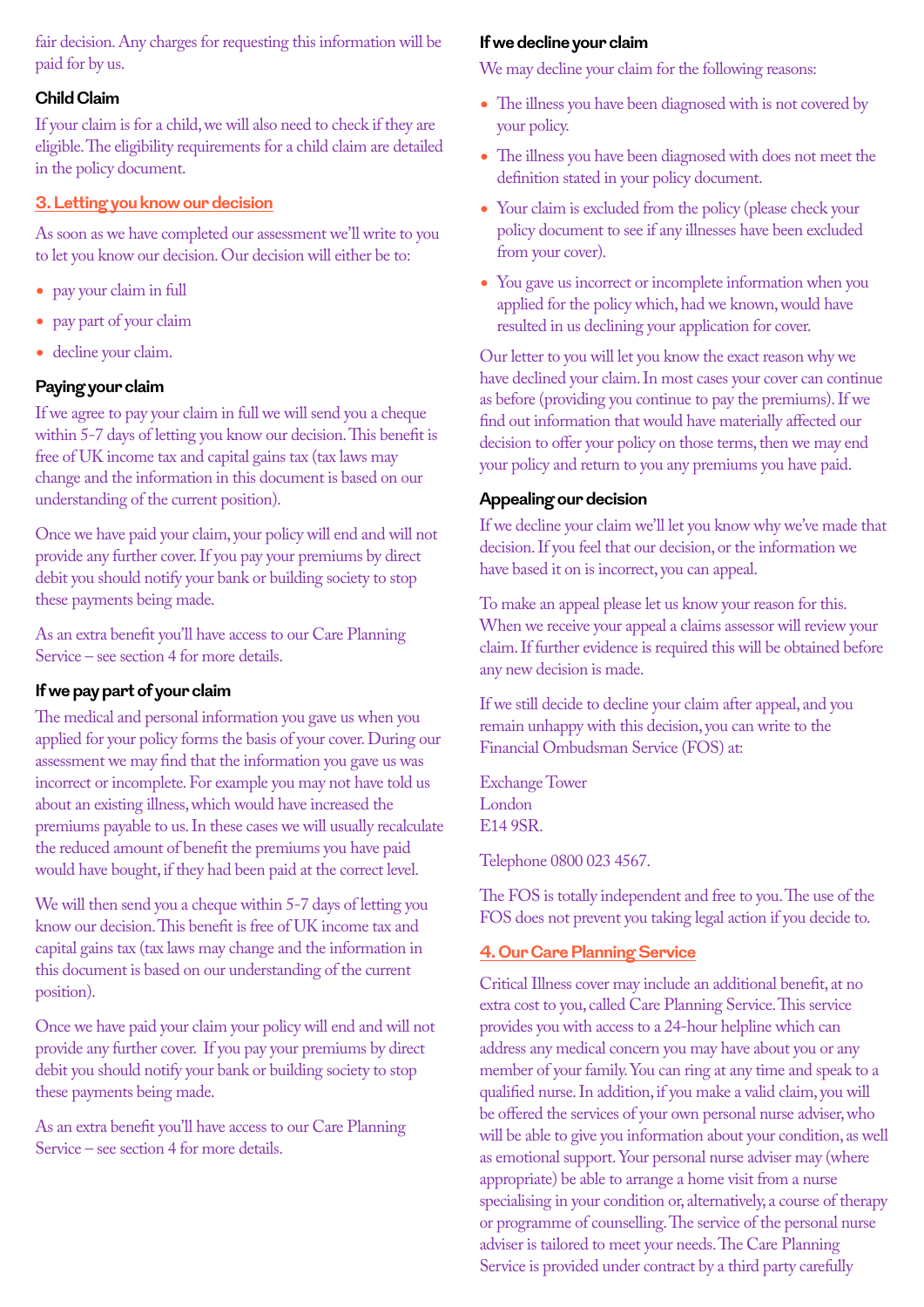chosen to provide this service on our behalf. We reserve the right to withdraw this service at any time.

# **This service only applies to policies taken out from 14th January 2002.**

# **5. The illnesses covered**

**The following critical illnesses may be covered by your policy, however, you may also be covered for other conditions depending on when you applied for your policy. Please check your policy booklet for the exact illnesses and definitions covered by your policy. In the event of any conflict between the illnesses and definitions listed below and those listed in your Policy Booklet, those listed in your Policy Booklet will apply.** 

## **Alzheimer's disease**

## Medical definition

A definite diagnosis of Alzheimer's disease by a consultant neurologist, psychiatrist or geriatrician. There must be permanent clinical loss of the ability to do all of the following:

- remember
- reason
- perceive, understand, express and give effect to ideas.

For the above definition, the following are not covered:

• Other types of dementia.

# What this means

Alzheimer's Disease is a progressive and degenerative disease of part of the brain and is the most common cause of dementia. The initial manifestation of the disease is usually failing memory, followed by a general decline in other areas of mental ability, such as orientation, intellectual function and ability. There is persistent loss of function in at least three of the following areas of mental capacity: language, memory, personality and of the mental process by which a person acquires knowledge. It is important that we are sure that there is no other cause of the symptoms. We therefore need to have confirmation of the disease from an appropriate consultant.

# **Aorta graft surgery**

# Medical definition

The undergoing of surgery for disease to the aorta with excision and surgical replacement of a portion of the diseased aorta with a graft. The term aorta includes the thoracic and abdominal aorta but not its branches.

For the above definition, the following are not covered:

- Any other surgical procedure, for example the insertion of stents or endovascular repair.
- Surgery following traumatic injury to the aorta.

For this condition we will only pay out once surgery has taken place (and where applicable the end of the 28-day survival period has been reached). Payment is not based on when the requirement for surgery was established.

## What this means

The aorta artery carries oxygenated blood from the heart around the body. It may become blocked or enlarged and need replacing. Only the chest or abdominal parts of the aorta are covered because these are the parts which are closest to the heart and where any blockage or weakening is more serious.

## **Benign brain tumour**

#### Medical definition

A non-malignant tumour or cyst in the brain, cranial nerves or meninges within the skull, resulting in permanent neurological deficit with persisting clinical symptoms.

For the above definition, the following are not covered:

- tumours in the pituitary gland
- angiomas.

#### What this means

A benign brain tumour is an abnormal growth of cells which is not malignant but which can cause serious pressure on parts of the brain and this will be covered only when this results in permanent damage.

## **Blindness**

#### Medical definition

Permanent and irreversible loss of sight to the extent that even when tested with the use of visual aids, vision is measured at 3/60 or worse in the better eye using a Snellen eye chart.

#### What this means

Blindness can result from changes to the retina associated with many illnesses including diabetes, glaucoma, accidental injury, or simply old age. The loss of sight must be permanent and irreversible.

# **Cancer**

#### Medical definition

Any malignant tumour positively diagnosed with histological confirmation and characterised by the uncontrolled growth of malignant cells and invasion of tissue. The term malignant tumour includes leukaemia, lymphoma and sarcoma.

For the above definition, the following are not covered:

- All cancers which are histologically classified as any of the following:
	- premalignant, for example essential thrombocythaemia and polycythaemia rubra vera
	- non-invasive
	- cancer in situ
	- having either borderline malignancy or
	- having low malignant potential.
- All tumours of the prostate unless histologically classified as having a Gleason score greater than 6 or having progressed to at least clinical TNM classification T2N0M0.
- Chronic lymphocytic leukaemia unless histologically classified as having progressed to at least Binet Stage A.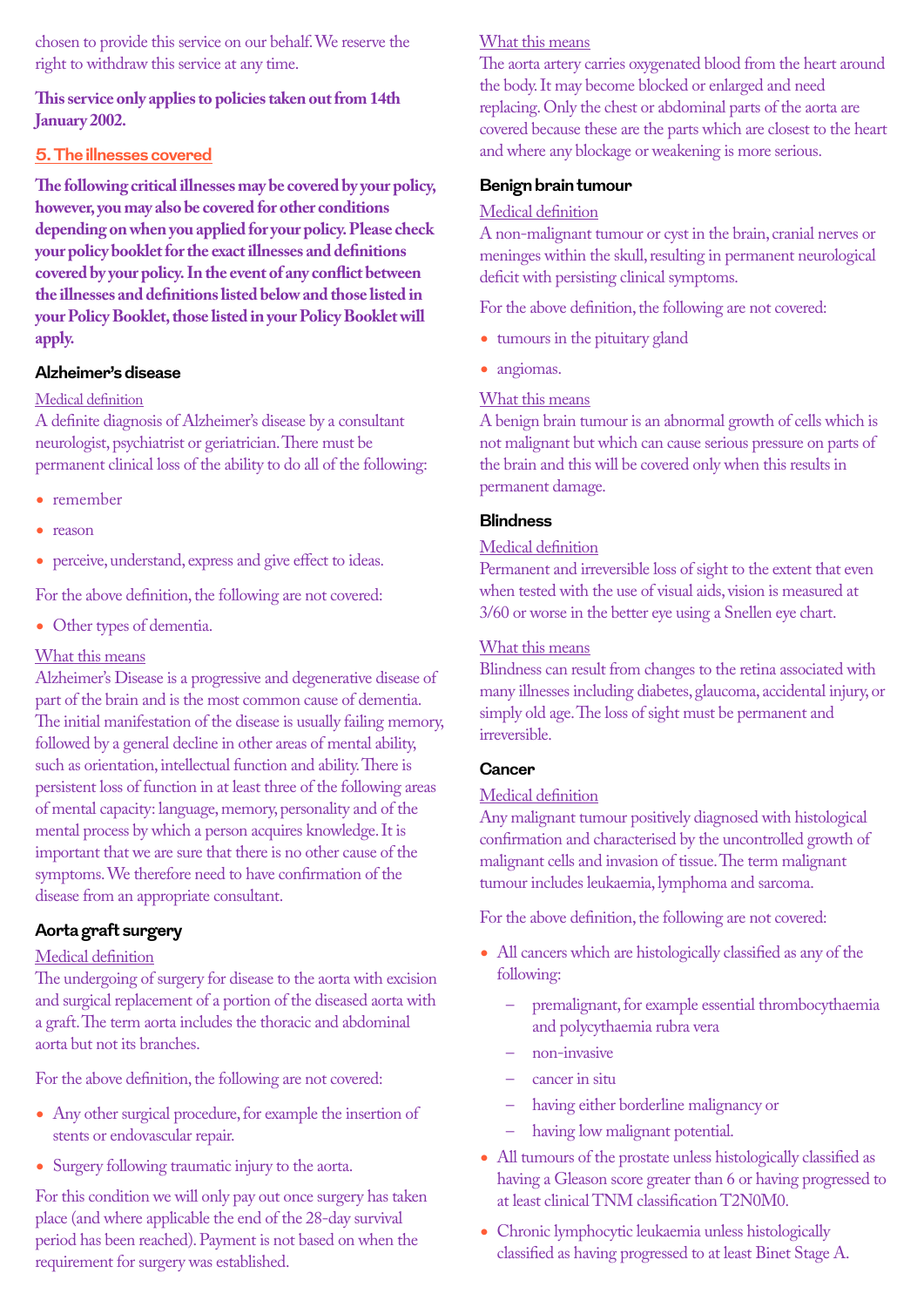• Any skin cancer other than malignant melanoma that has been histologically classified as having caused invasion beyond the epidermis (outer layer of skin).

# What this means

A tumour is a growth which increases in size uncontrollably and can spread to other areas of the body where a new growth may begin. Other cancers which are covered are: leukaemia, which is a cancer of the white blood cells, and Hodgkin's disease or non-Hodgkin's lymphoma which are cancers of the lymph glands and lymphatic system. There are a number of tumours which are not covered. These are tumours which are either detected before invasion or spread of cells has taken place, or in respect of certain prostate cancers before they are life threatening.

# **Coma**

# Medical definition

A state of unconsciousness with no reaction to external stimuli or internal needs which:

- requires the use of life support systems for a continuous period of at least 96 hours and
- results in permanent neurological deficit with persisting clinical symptoms.

For the above definition, the following is not covered:

• Coma secondary to alcohol or drug abuse.

# What this means

Comas are caused by brain damage arising most commonly from head injury, stroke, diabetes, internal bleeding or oxygen starvation. A coma patient will be unconscious, unable to be aroused by actions or noise and unable to control bodily functions. This must last for at least 96 hours and the patient must be connected to a life support machine for all that time.

# **Coronary artery bypass grafts**

# Medical definition

The undergoing of surgery requiring median sternotomy (surgery to divide the breastbone) on the advice of a consultant cardiologist to correct narrowing or blockage of one or more coronary arteries with bypass grafts.

For this condition we will only pay out once surgery has taken place (and where applicable the end of the 28-day survival period has been reached). Payment is not based on when the requirement for surgery was established.

# What this means

If one or more of the major blood vessels leading into the heart (the arteries) become blocked or narrowed, the blood supply is limited. This puts strain on the heart and can cause chest pains. The effect of the blockage or narrowing can be corrected by using a vein or an artery from elsewhere in the body to bypass the affected area and allow blood to flow freely again.

# **Creutzfeldt-Jakob Disease**

# Medical definition

Confirmation by a consultant neurologist of a definite diagnosis

of Creutzfeldt-Jakob disease resulting in permanent neurological deficit with persisting clinical symptoms.

# What this means

Creutzfeldt-Jakob disease is a progressive and degenerative brain disorder which, as it progresses, causes loss of muscle control and typical signs of dementia. The initial manifestation of the disease is usually failing memory, followed by a general decline in other areas of mental ability, such as orientation, intellectual function and ability. There is persistant loss of function in at least three of the following areas of mental capacity: language, memory, personality and of the mental process by which a person acquires knowledge. There is also a loss of muscle control leading to uncontrollable tremor and jerky movements. It is important that we are sure that there is no other cause of the symptoms. We therefore need to have confirmation of the disease from an appropriate consultant.

# **Deafness**

# Medical definition

Permanent and irreversible loss of hearing to the extent that the loss is greater than 95 decibels across all frequencies in the better ear using a pure tone audiogram.

# What this means

Deafness can occur from persistent noise, recurrent infections, disease or old age. Loss of hearing must be permanent and in both ears for claims to be accepted.

# **Heart attack**

# Medical definition

Death of heart muscle, due to inadequate blood supply, that has resulted in all of the following evidence of acute myocardial infarction:

- Typical clinical symptoms (for example, characteristic chest pain).
- New characteristic electrocardiographic changes.
- The characteristic rise of cardiac enzymes or Troponins recorded at the following levels or higher:
	- Troponin T >1.0 ng/ml
	- AccuTnI >0.5 ng/ml or equivalent threshold with other Troponin I methods.

The evidence must show a definite acute myocardial infarction.

For the above definition, the following are not covered:

• Other acute coronary syndromes including but not limited to angina.

# What this means

A heart attack happens when part of the heart muscle dies because its blood supply has been cut off. To confirm an attack has happened doctors use machines called electrocardiographs (ECG), in addition a blood sample may be taken and the levels of certain chemicals (cardiac enzymes or troponins) are tested. After a heart attack the enzymes will be raised for a short period. Prior to suffering a heart attack an individual may suffer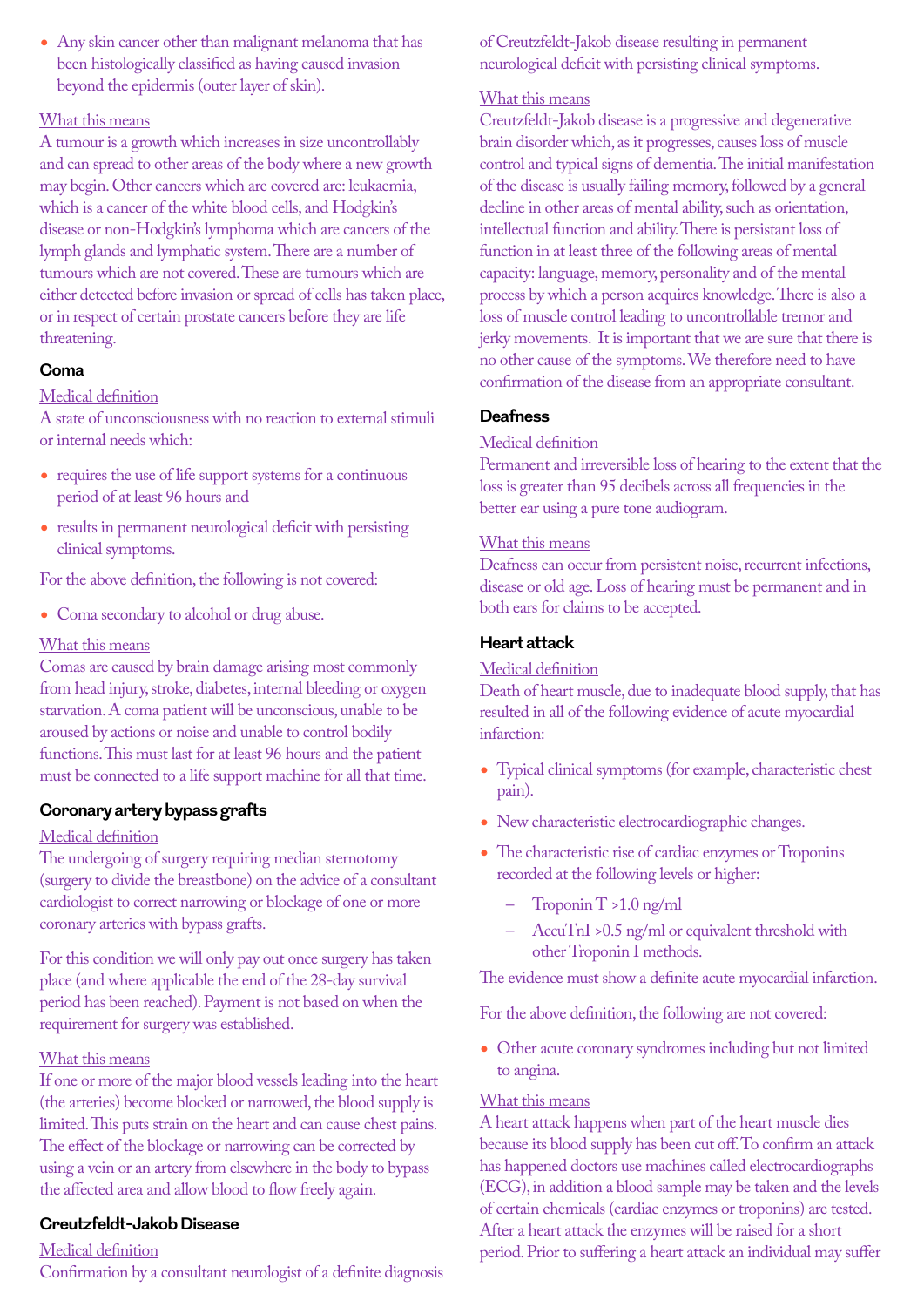from chest pains called angina, however, angina in itself does not constitute a critical illness.

# **Heart valve replacement or repair**

# Medical definition

The undergoing of surgery requiring median sternotomy (surgery to divide the breastbone) on the advice of a consultant cardiologist to replace or repair one or more heart valves.

For this condition we will only pay out once surgery has taken place (and where applicable the end of the 28-day survival period has been reached). Payment is not based on when the requirement for surgery was established.

# What this means

Heart valves control the flow of blood into and out of the heart. Valves may become diseased or damaged and may narrow or leak, and it may become necessary to replace or repair them.

# **Kidney failure**

# Medical definition

Chronic and end stage failure of both kidneys to function, as a result of which regular dialysis is necessary.

# What this means

When the kidneys stop working waste products build up in the body. It is possible to manage with one kidney, but if both kidneys fail completely, a person will usually need to use a dialysis machine to take over the job of purifying the blood. As an alternative, a person may have a transplant and receive a kidney from a donor.

# **Loss of hands or feet**

# Medical definition

Permanent physical severance of any combination of two or more hands or feet at or above the wrist or ankle joints.

# What this means

Either both legs or arms or a leg and an arm must be completely and permanently severed above the wrist or ankle joint.

# **Loss of speech**

# Medical definition

Total permanent and irreversible loss of the ability to speak as a result of physical injury or disease.

# What this means

Losing the power to speak can occur through a stroke, cancer or physical injury. Whatever the cause, a doctor needs to be sure that the speech loss is permanent in order for a claim to be successful.

# **Major organ transplant**

# Medical definition

The undergoing as a recipient of a transplant of bone marrow or of a complete heart, kidney, liver, lung, or pancreas, or inclusion on an official UK waiting list for such a procedure.

For the above definition, the following is not covered:

• Transplant of any other organs, parts of organs, tissues or cells.

# What this means

It may be considered essential that a person should have a transplant because their heart, liver, lung, pancreas or bone marrow is not functioning correctly. A transplant means a person receives a replacement organ from a donor.

# **Motor Neurone disease**

#### Medical definition

A definite diagnosis of motor neurone disease by a consultant neurologist. There must be permanent clinical impairment of motor function.

## What this means

This is the degeneration of nerve cells in the brain and the spine that control our movements. Muscles rapidly weaken and deteriorate leading to severe disability. The cause of the disease is unknown.

## **Multiple Sclerosis**

## Medical definition

A definite diagnosis of Multiple Sclerosis by a consultant neurologist. There must be current clinical impairment of motor or sensory function, which must have persisted for a continuous period of at least six months.

# What this means

Multiple Sclerosis involves the damage of the insulation that covers the body's nerve cells. Multiple Sclerosis is a difficult condition to diagnose. It is possible for a person to be suspected of suffering from Multiple Sclerosis but, after a short initial attack, they may recover, or suffer repeat episodes of limited duration. The severity of the disease can vary considerably and the symptoms can differ depending upon which areas of the brain or spinal cord have been affected.

# **Paralysis of limbs**

#### Medical definition

Total and irreversible loss of muscle function to the whole of any two limbs.

# What this means

A claim can be made if you completely lose all movement and feeling in two or more of your limbs and it is irreversible.

# **Parkinson's disease**

# Medical definition

A definite diagnosis of Parkinson's disease by a consultant neurologist. There must be permanent clinical impairment of motor function with associated tremor, rigidity of movement and postural instability.

For the above definition, the following is not covered:

• Parkinson's disease secondary to drug abuse.

# What this means

This is a gradually worsening disease of the central nervous system. It is characterised by rigidity of muscles and tremor of hands.